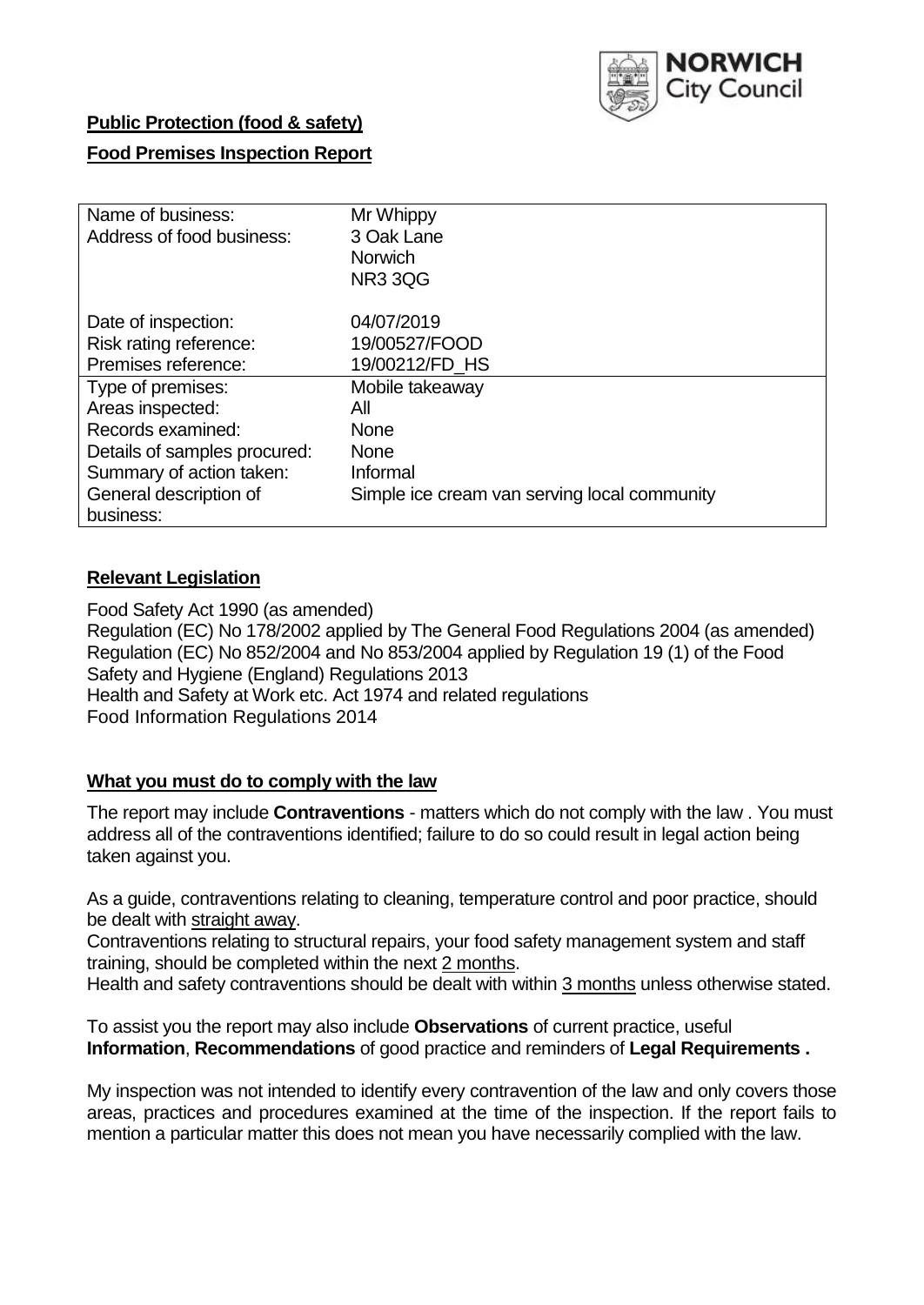# **FOOD SAFETY**

#### **How we calculate your Food Hygiene Rating:**

The food safety section has been divided into the three areas which you are scored against for the hygiene rating: 1. food hygiene and safety procedures, 2. structural requirements and 3. confidence in management/control procedures. Each section begins with a summary of what was observed and the score you have been given. Details of how these scores combine to produce your overall food hygiene rating are shown in the table.

| <b>Compliance Area</b>                     |          |    |           | <b>You Score</b> |                |    |           |    |                |  |  |
|--------------------------------------------|----------|----|-----------|------------------|----------------|----|-----------|----|----------------|--|--|
| Food Hygiene and Safety                    |          |    |           | $\overline{0}$   | 5              | 10 | 15        | 20 | 25             |  |  |
| <b>Structure and Cleaning</b>              |          |    |           | $\Omega$         | 5              | 10 | 15        | 20 | 25             |  |  |
| Confidence in management & control systems |          |    | $\Omega$  | 5                | 10             | 15 | 20        | 30 |                |  |  |
|                                            |          |    |           |                  |                |    |           |    |                |  |  |
| <b>Your Total score</b>                    | $0 - 15$ | 20 | $25 - 30$ |                  | $35 - 40$      |    | $45 - 50$ |    | > 50           |  |  |
| <b>Your Worst score</b>                    | 5        | 10 | 10        |                  | 15             |    | 20        |    | $\blacksquare$ |  |  |
|                                            |          |    |           |                  |                |    |           |    |                |  |  |
| <b>Your Rating is</b>                      | 5        |    |           | 3                | $\overline{2}$ |    |           |    | $\Omega$       |  |  |

Your Food Hygiene Rating is 4 - a good standard



# **1. Food Hygiene and Safety**

Food hygiene standards are high. You demonstrated a very good standard of compliance with legal requirements. You have safe food handling practices and procedures and all the necessary control measures to prevent cross-contamination are in place. Some minor contraventions require your attention. **(Score 5)**

### Hand-washing

**Contravention** The following indicated that hand-washing was not suitably managed:

 at the time of my inspection there was no running hot water to the wash hand bowl. However, anti bacterial soap, means to dry hands, and cold bottled water was available and being used as a temporary alterative during my inspection.

### Personal Hygiene

**Contravention** The following are examples of poor personal hygiene or where it was made difficult for food handlers to maintain sufficiently high standards of personal cleanliness:

• staff were not wearing suitable protective clothing.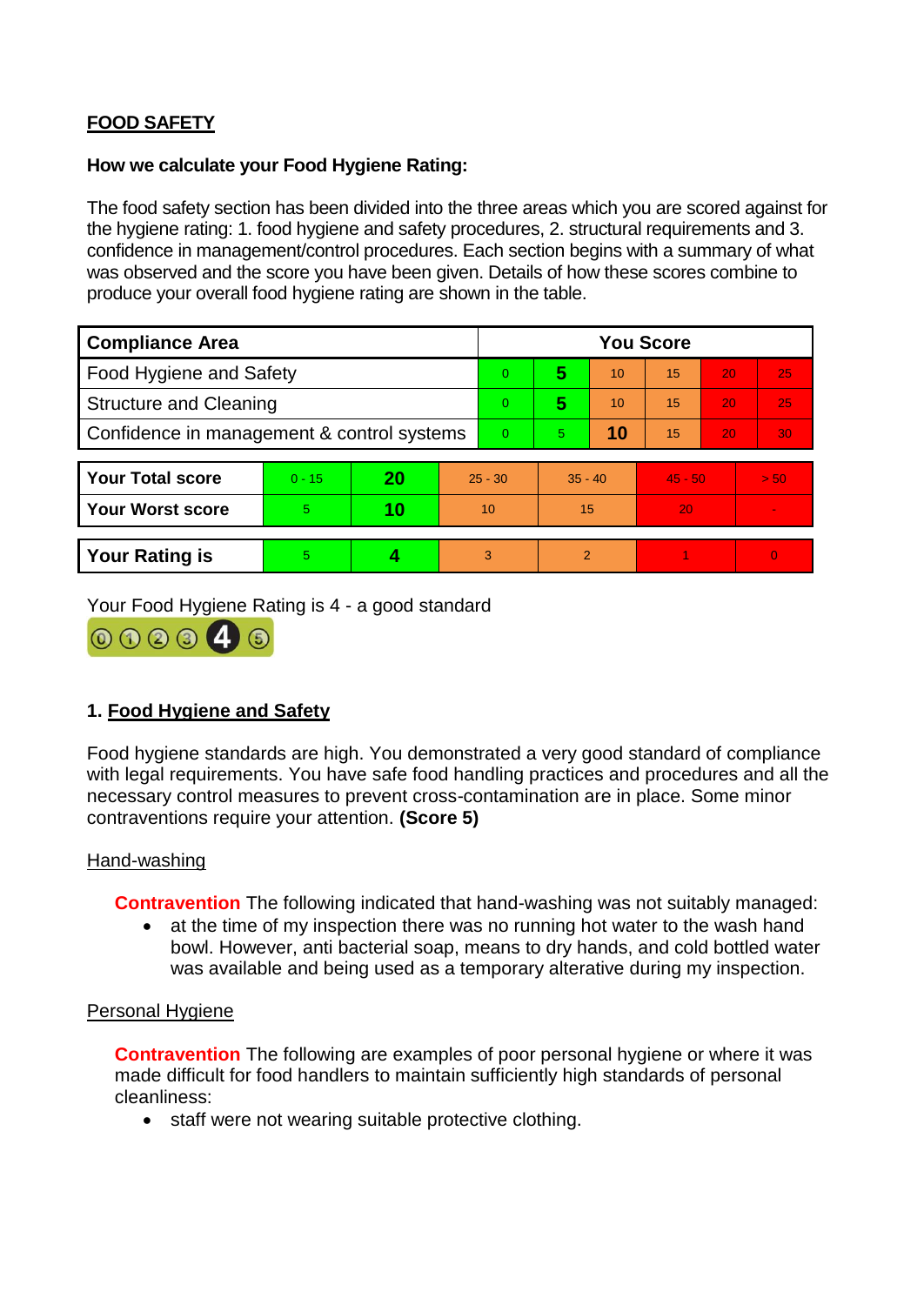# **2. Structure and Cleaning**

The structure facilities and standard of cleaning and maintenance are all of a good standard and only minor repairs and/or improvements are required. Pest control and waste disposal provisions are adequate. The minor contraventions require your attention. **(Score 5)**

## Cleaning Chemicals / Materials / Equipment and Methods

**Observation** I was pleased to see that the premises was kept clean and that your cleaning materials, methods and equipment were able to minimise the spread of harmful bacteria between surfaces.

### Facilities and Structural provision

**Contravention** The following facilities were inadequate and must be improved:

• on the day of my inspection there was no of hot water available to the wash hand basin. However, cold water, anti bacterial soap, paper towels and hand sanitiser gel was being used temporarily until the hot water supply problem was identified and fixed later that day. I was informed that an electronic switch had failed that morning and you had made arrangements for it to be fixed. I returned the following day and although slow, hot water was available. I took your verbal assurance you will attend to the slow production of hot water that is produced via the mobiles engine running.

# **3. Confidence in Management**

There are generally satisfactory food safety controls in place although there is evidence of some non-compliance with the law. Some minor issues were identified relating to staff supervision and training. You are progressing towards a written food safety management system. The contraventions require your attention; although not critical to food safety they may become so if not addressed. **(Score 10)**

### Type of Food Safety Management System Required

**Contravention** You are a low risk business and do not have a food safety management system or what you have in place is not suitable given the food risks associated with your business. You still require a minimum amount of documentation. This might include your hygiene rules, pest control reports, a staff illness and exclusion policy, a cleaning schedule, date coding, temperature checks of display chillers, and handover diary etc.

**Legal Requirement** Food business operators must put in place, implement and maintain a permanent procedure or procedures based on HACCP principles:

- Identify hazards to food.
- Identify the critical limits (what is acceptable and unacceptable).
- Monitor critical control points to ensure critical limits are met.
- Keep appropriate records to demonstrate control measures are effective.